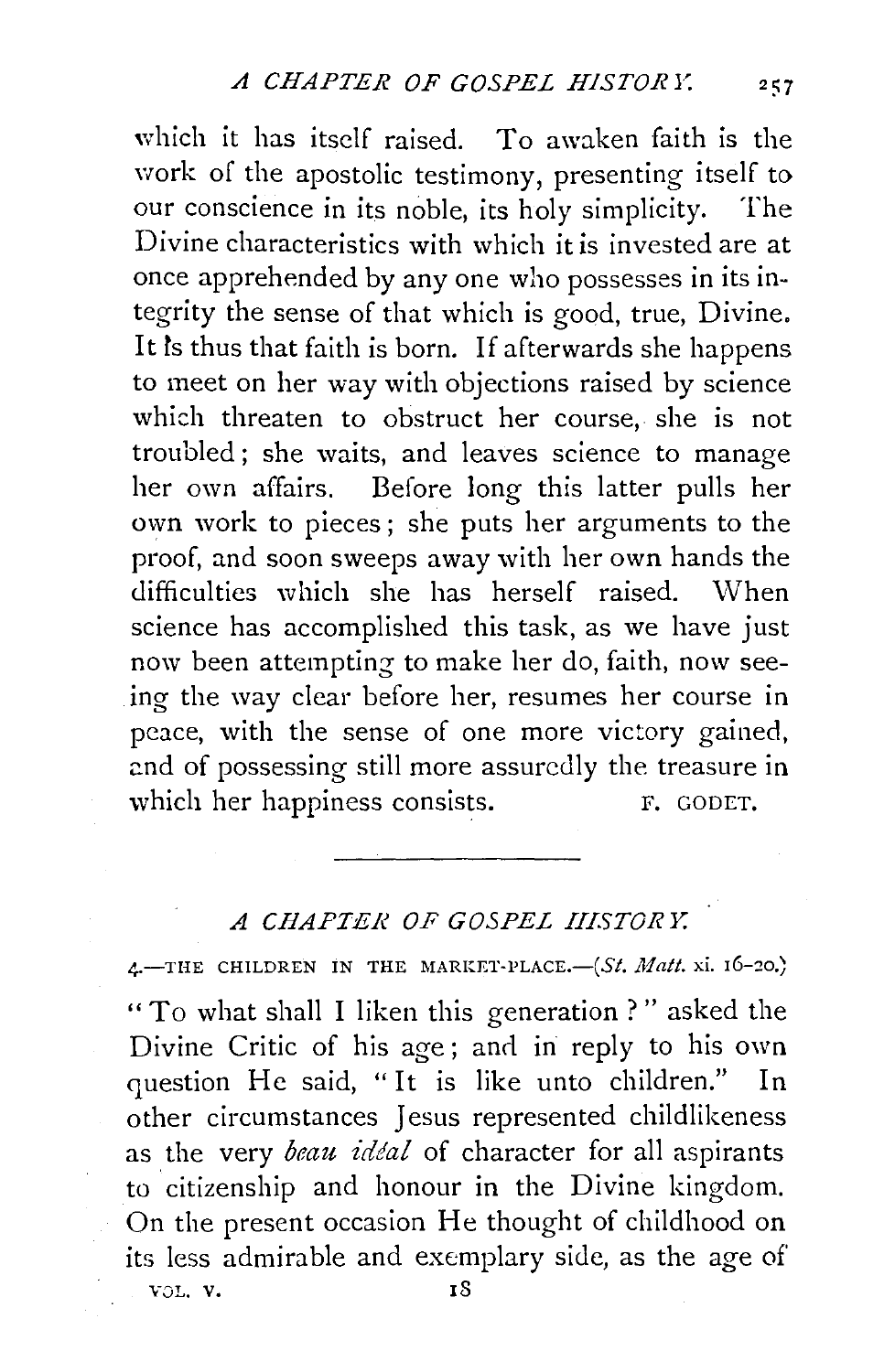play· as opposed to earnest work, and as the age of caprice, whim, peevishness. The men of his own time, including very specially the religious people, the Pharisees, seemed to Him like children in this respect in the first place, that while He and John were both in dead earnest about the things of the Kingdom, each in his own way striving with might and main to advance its interests, they were merely playing at religion, amusing themselves with pious works, and mightily pleased with their own performances. They appeared to Him children in this further respect, that they were capricious and fickle in temper, changeable in their humour, fastidious and hard to please, much given to peevish complaining. Their way of treating John and Himself reminded Him of what one might see any day in the marketplaces of towns-children playing at marriages and funerals, and quarrelling with each other, because they were never all in the same humour at the same time, one set wanting. to play at marriages when another set wanted to play at funerals, and *vice versa.*  John and Himself were very different in their spirit, ways of life, and methods of work, and it might have been expected that if either of these was disliked the other would be a favourite. But no; they were both alike unpopular. When they witnessed John's austerity, and listened to his stern preaching of repentance, the men imbued with the Zeit-geist of that generation were in the mood to wish for something more genial and tolerant. On the other hand, when they witnessed the genial way of Jesus, and heard the words of grace and mercy spoken by Him to the sinful, they were in the mood to like something more strict and severe. Both the Great Ones of the time.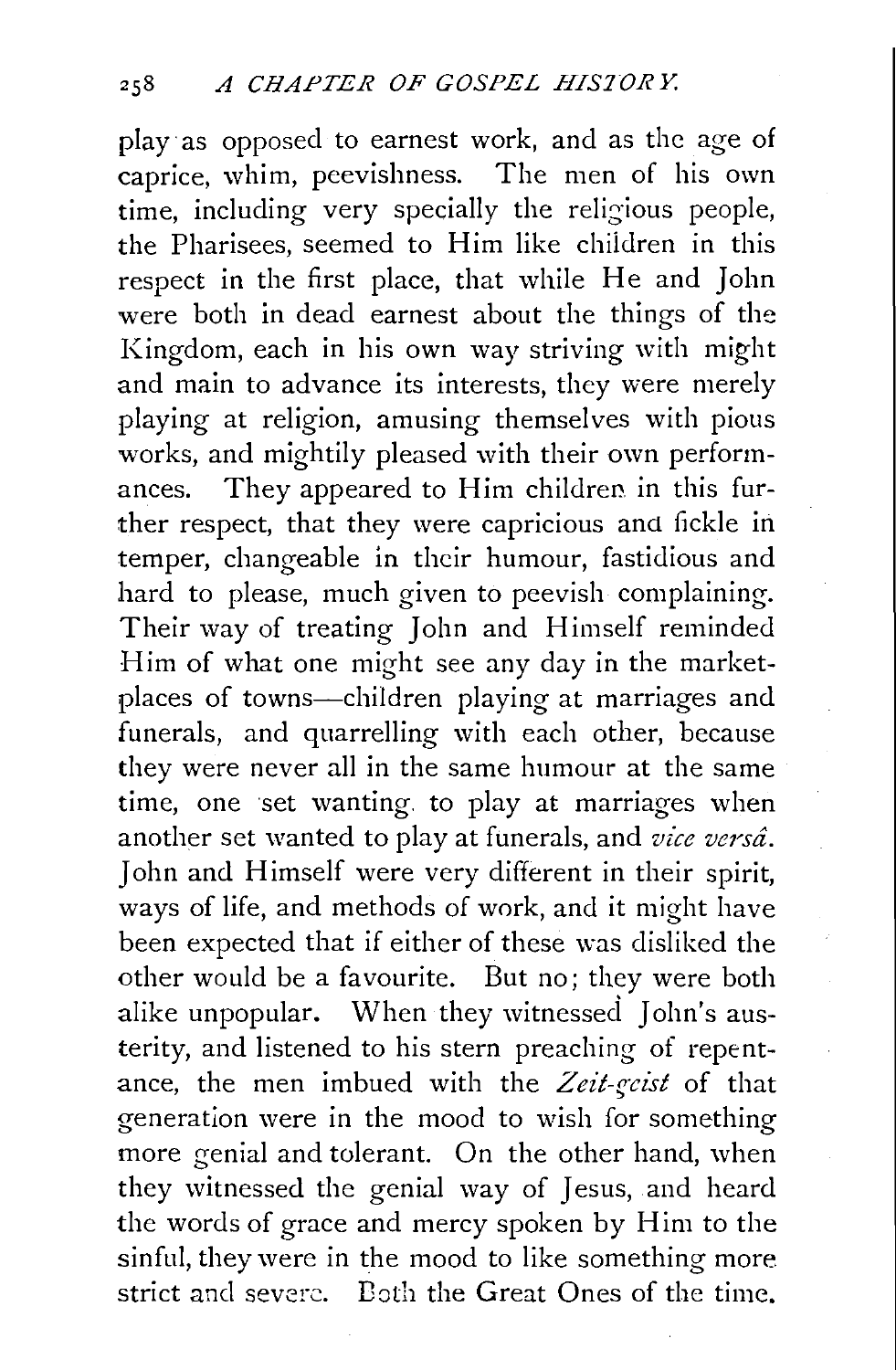full of force and originality, sinned against the maxim of worldly wisdom-nothing in excess, *nequid nimis*, *μηδεν άγαν* - and so incurred the penalty of being blamed by those, at all times the majority, to whom anything not characterized by tameness, half-andhalfness, and mediocrity was an offence.

Such, we doubt not, is in general the import of .the remarkable words in which our Lord expressed his opinion of the generation among whom He lived, led thereto by reflection on the treatment which He .and John had received at their hands. Jesus regarded the men who accounted themselves the better sort morally and spiritually, as persons who had no capa- .city to sympathize with earnestness under any of its manifestations, their own religious life being but .child's play ; and who therefore occupied the position .of captious critics towards all that was noblest and . best and most hopeful in their time, expressing them- \_selves in very severe and ill-natured terms about those whom they ought to have held in high and reverend -esteem, calling John a man possessed, Himself a gluttonous man and a wine-bibber. Such is the general drift of the passage. When, however, we proceed to the detailed interpretation of the little parable concerning the children in the market-place, we encounter minute difficulties, and consequent contrarieties of exegetical opinion. Such questions as these have been asked: Who are the complainants .and who the complained of? who say, " We have piped, we have mourned"? and who are they who . did not dance to the pipe as men do at weddings, nor weep in sympathy with the mourners as men do ; at funerals ? For the settlement of these questions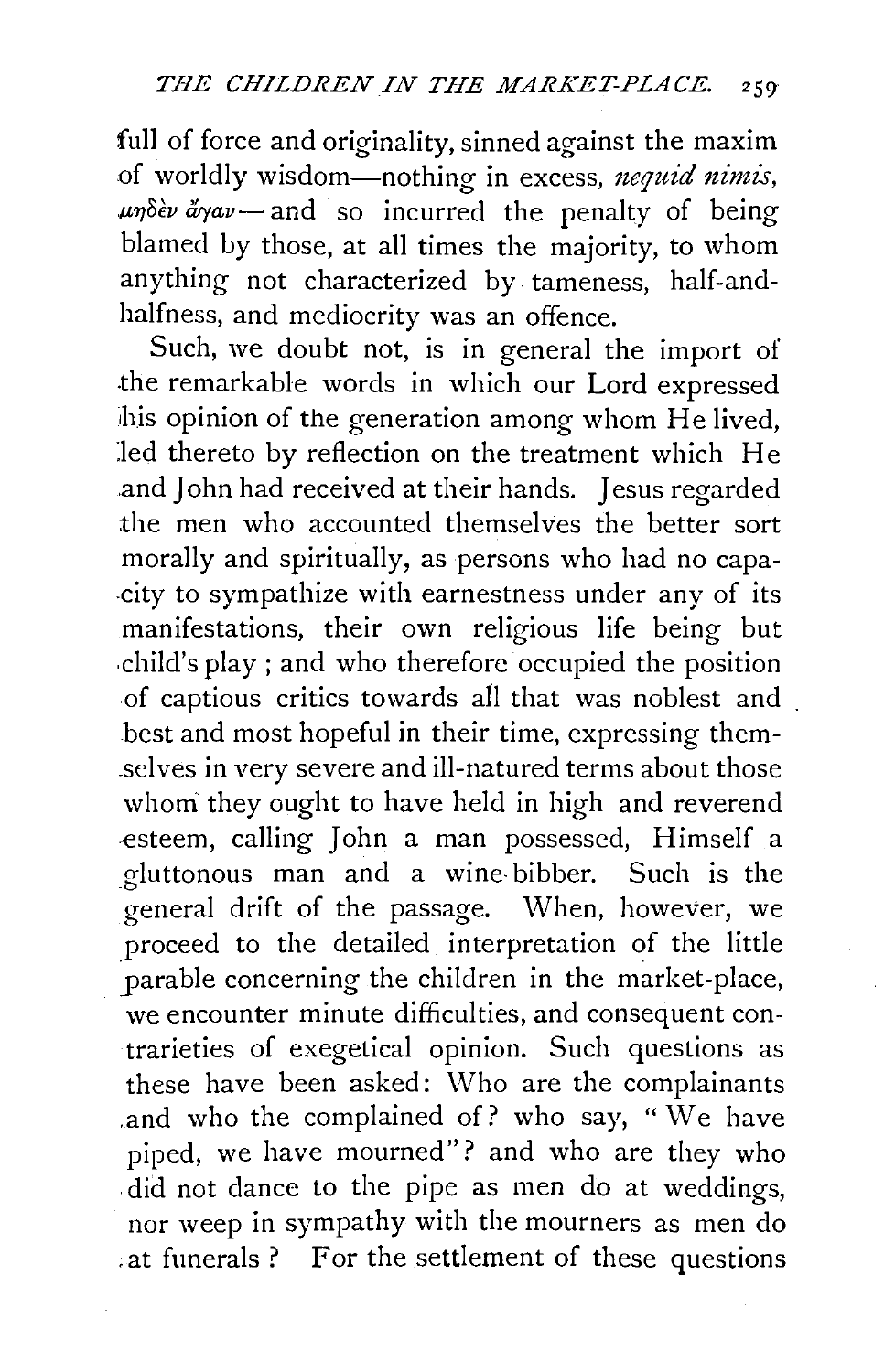another point has to be decided. Does Jesus include Himself and John among the children, *mirabili facili*tate, as Bengel says ?<sup>1</sup> If we include Jesus and John among the children, then we may make them either the complainants or the complained of. The traditional interpretation favours the former of these alternatives. Those who call to their companions are Jesus and John, and their complaint, a just complaint, against their countrymen is, that they had not responded to their call, had not danced when the Son of man piped, nor wept when the Baptist mourned. In favour of this view is the fact that it assigns to Jesus and John the *initiative*, and puts their generation in the position of simply not sympathizing cordially with their work, in accordance with the historical state of the case. But, on the other hand, to make John and Jesus the complainants robs the parable of literary felicity by presenting them in an aspect which was not characteristic of them, but which was eminently characteristic of the Pharisaic. religionists of the time. The two prophets of that age had a good right to complain, but it was not their way to complain; while, on the other hand, faultfinding was an· outstanding vice of the Pharisaic character. The presumption therefore is, that the children who were so unfortunate as never to be able to get other children to play with them, were· not the two heroes of the kingdom, but their smallsouled critics. This view, accordingly, is adopted by many modern commentators, *e.g.,* by Lange and Alford.

<sup>&</sup>lt;sup>I</sup> Jesus non solum Judaeos, sed etiam se et Johannem, diversis. modis comparat cum puerulis mirabili, quod ad Jesum attinet, facili-. tatc.-Gnomon, *in loco.*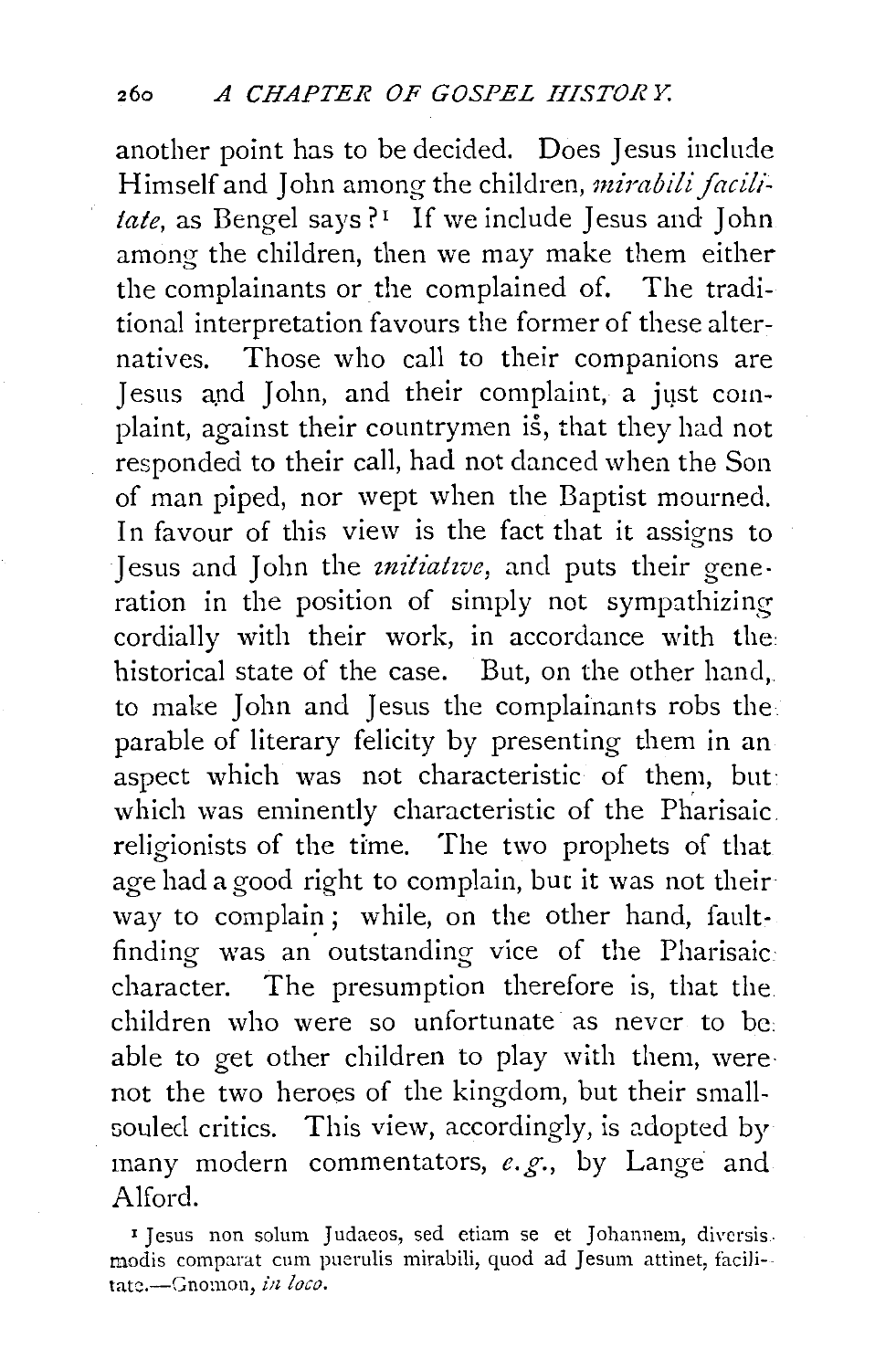But now, supposing this point to be settled, and still going on the assumption that John and Jesus are among the children, the question arises in what order are the latter complained of? \Vho is it that would not dance, and who that would not weep? Alford thinks that He who would not dance is Jesus, and he that would not lament or weep is John ; making the cause of complaint consist in this, that Christ's gladness and John's sadness were not of the sort their contemporaries liked. According to his view, the passage paraphrased must run thus: We have piped unto you, and ye have not *danced* as we desired, but have shewn your mirth in some other objectionable way; we have mourned, and ye have not wept, but have shewn your sorrow in some other distasteful manner. This interpretation strikes us as artificial and unhappy. If it were worth while, it would be easy to adduce a variety of reasons against it. Suffice it to mention one, viz., that the stress laid on the kind of sorrow and joy is not in keeping with the variation in the Evangelic accounts of Christ's words.<sup> $1$ </sup> It is more natural to understand the text the other way, and to regard John· as the person complained of as refusing to dance, and Jesus as the person complained of as refusing to weep. On this view the negatives have the force of emphatic positives. "Ye danced not," means ye did the very opposite of dancing, went to culpable excess in sadness. ''Ye lamented not, or wept not," means ye gave no place to the element of sadness, but, on the contrary, indulged in a degree of cheerfulness and joy

I Luke vii. 32. i6pnyndauey buiv kai oik iklavoare. Matt. xi. 17. impopri. σαμεν και *ουκ* ικόψασθε.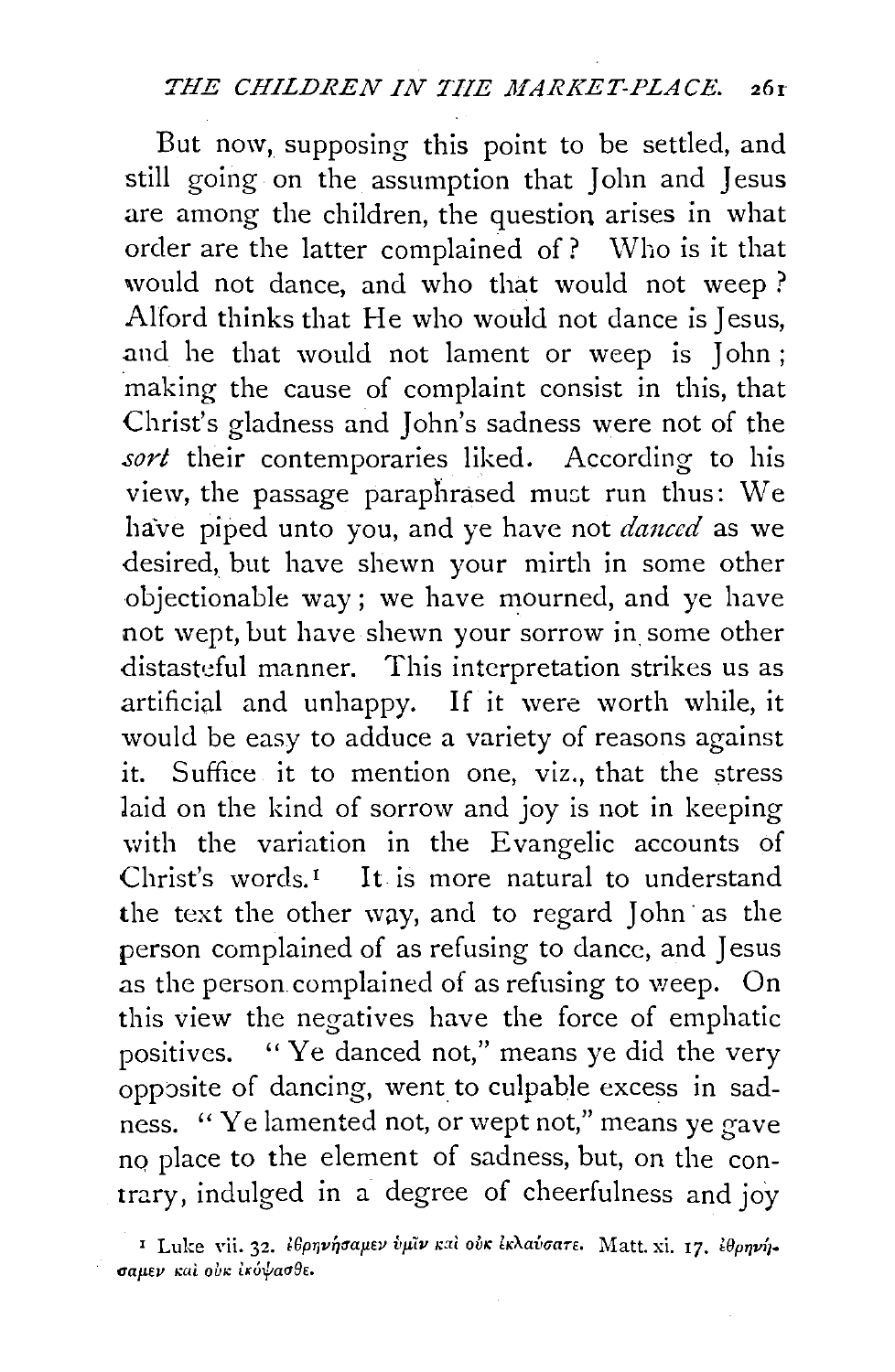with which we could not possibly have any sympathy. The moral of the parable is that John and Jesus went to extremes in· opposite directions, and so incurred the disapprobation of those who, in their worldlywise way of thinking, deemed that mode of life proper and commendable which was made up both of gladness and of sadness moderate in quantity and duly blended. When such worldly-wise ones visited the neighbourhood of the Jordan, and heard John preaching with awful earnestness on the necessity of repentance, they felt that he offended against "the law of the mean" by leaving no place in his scheme of life for the gay piping element in human nature, and they said, He hath a devil, he is possessed, he is a. monomaniac, with one fixed idea in his head-Repent, repent, repent! When the same men came by chance into close contact with the society of Jesus on any peculiarly significant characteristic occasion, say at Matthew's farewell feast, they felt shocked by the unmeasured flow of joy, and said: Surely these revellers forget the sadness that is in human existence-the sin and misery and death that are all around ! Perhaps they even garnished their spiteful remarks with quotations from Scripture, and pointed at the supposed drunkards and gluttons the saying of the wise man, "It is better to go to the house of mourning, than to go to the house of feasting : for that is the end of all men." <sup>1</sup>

Thus far we have been discussing the question as to the exact interpretation of the parable on the hypothesis that Jesus and John are to be included among the children. But now we must frankly confess that

' Eccles. vii. 2.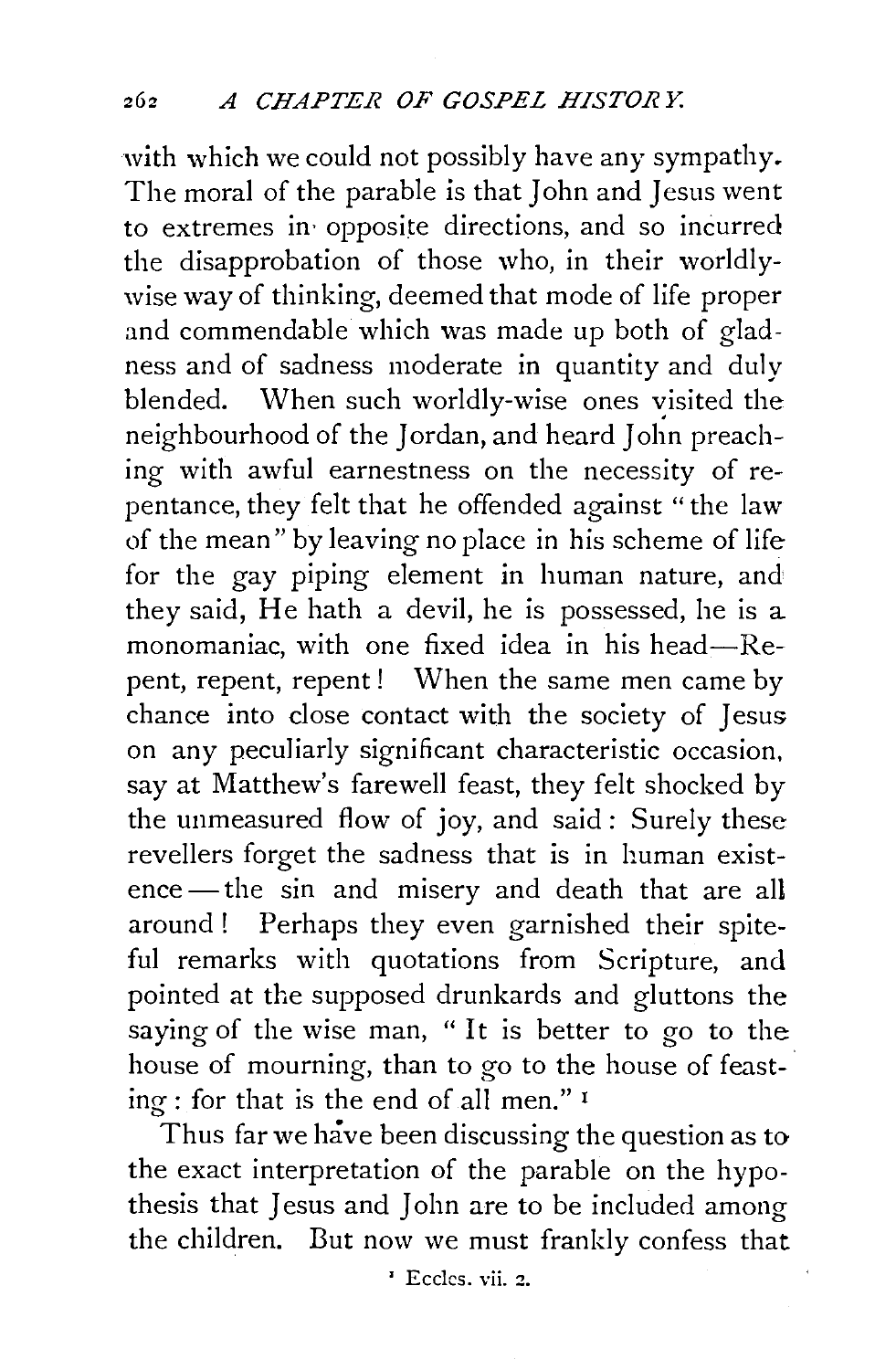in the foregoing remarks we have been going on a method of dealing with this striking figurative saying of our Lord for which we have no taste. The great matter in the interpretation of parables is to get at the essential point, and not to inquire too minutely in regard to details-What does this mean and what does that mean? The truth, we believe, is hit by Olshausen, one of the most sagacious and satisfactory of German commentators, who says that both classes of children-both those who complain and those who are complained of-are representatives of the fickle contemporaries of Jesus, and gives as the sense of the passage : This generation is like a company of peevish children, with whom nothing goes right : one half wishes this, the other that, and so activity with a fixed aim is impossible among them. In the parable the one set of children are just as peevish and as unreasonable as the other, they are fit companions for each other-" fellows"<sup>1</sup> in spirit as well as in years - and they are photographed together, caught in the act of play, to form a picture of the grown children of the time, who are as unreasonable in their treatment of the children of true wisdom, Jesus and John, as the children in the market-place are with one another. In one respect

<sup>1</sup> The received Greek Text has *iraipois*, rendered in English Version as above. But many MSS. give *irέροις*, and critical editors differ as to which of the two readings should have the preference. Lange adopts  $i\tau i\rho o\nu$ , and seems to assign to it a moral significance = other children not belonging to the playing party, and not in a mood to play ; representing Jesus and John, who were too earnestly-minded to trifle after the prevailing fashion. On the other hand, Alford prefers *iraipo•r,* and thinks *iripous* has arisen through mistake of the ear, and is an instance of itacism. But, of course, this view cuts both ways. Tischendorf (Eighth Edition) reads  $\frac{\partial^2 f}{\partial x \partial y}$ . The corresponding word in Luke is  $\partial \lambda \dot{\eta} \lambda o$ <sub>i</sub>, which sympathizes with *iraipoις* better than with *iripors*.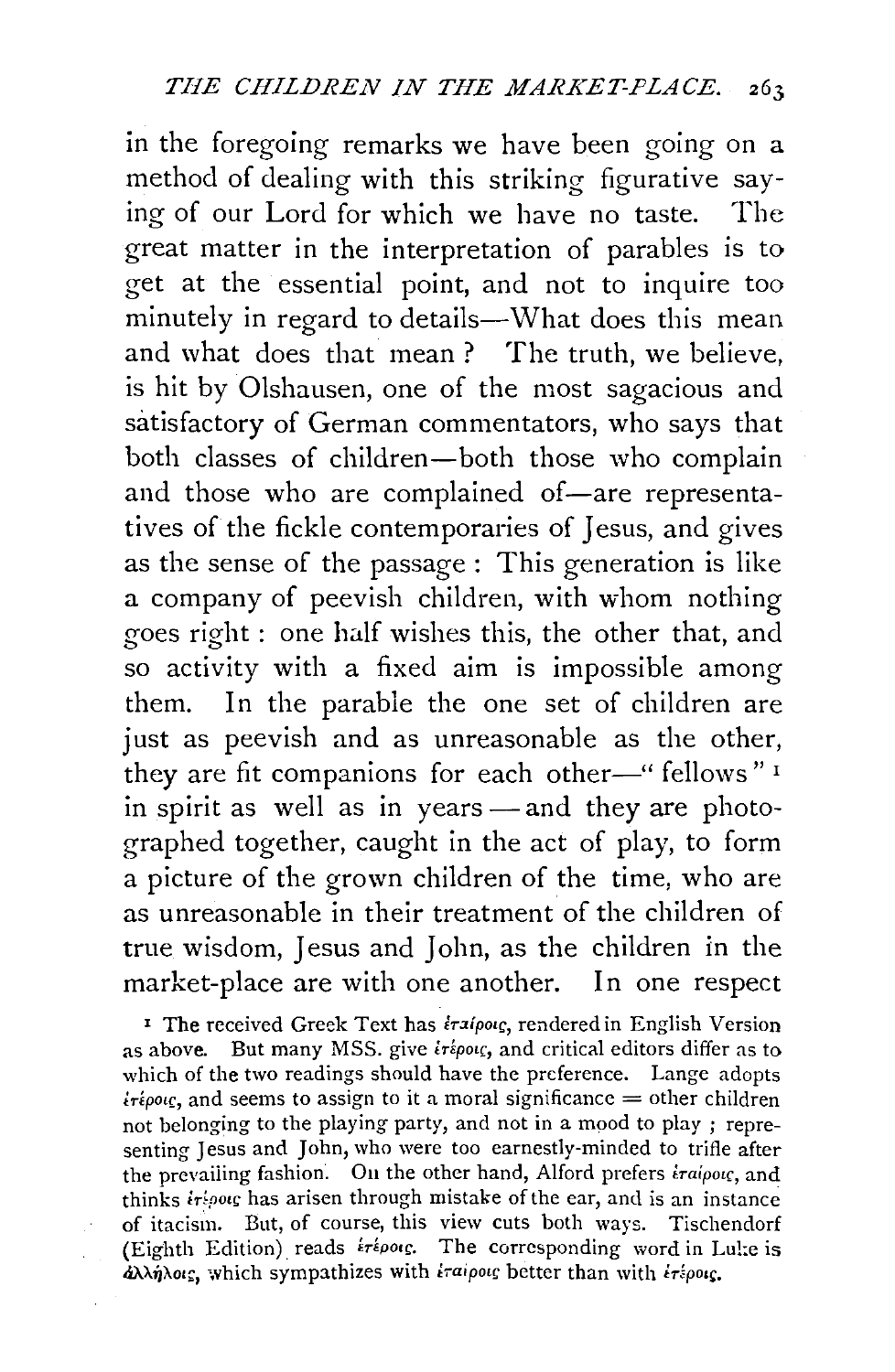only does the thought of the intended application influence the colouring of the parable. If the purpose had been merely to depict the fickleness and fastidiousness of the Pharisaic Jews, it would have sufficed to draw a picture of children playing at any game and quarrelling over it. But the Speaker desires further to indicate what it was in John's conduct and his own that specially called forth manifestations of the fault-finding spirit characteristic of his generation; therefore He does not merely draw a picture of children at play, but represents them as playing at marriages and funerals. Beyond indicating these two points, that the men of the time were childish in their temper, and what it was in John and in Jesus that provoked the manifestation of their fickle, peevish, captious humour, the parable does not go. What it was in the Pharisaic character out of which their fault-finding sprang, Jesus left his hearers to find out for themselves, and we are left by the record in the same position. Nor can any one with any measure of insight be much at a loss for an answer. The men who were under the dominion of the *Zeit-geist* of the period were solemn triflers, and therefore were offended by intense moral earnestness in all its manifestations. They were worldly-wise men, believing in the maxim, Moderation in all things, and  $\epsilon$  especially in religion,<sup> $I$ </sup> and they had no sympathy

<sup>1</sup> This feature may be regarded as scarcely compatible with the Pharisaic character, which, as pourtrayed in the Gospel, went to great lengths of religious extravagance in certain directions, such as ritual, washings, Sabbath keeping, and the like. But it must be remembered that the Sadducees were children of the Zeit-geist, as well as the Pharisees, and agreed with them in their dislike of Jesus and John. The two parties or sects were radically the same, animated by one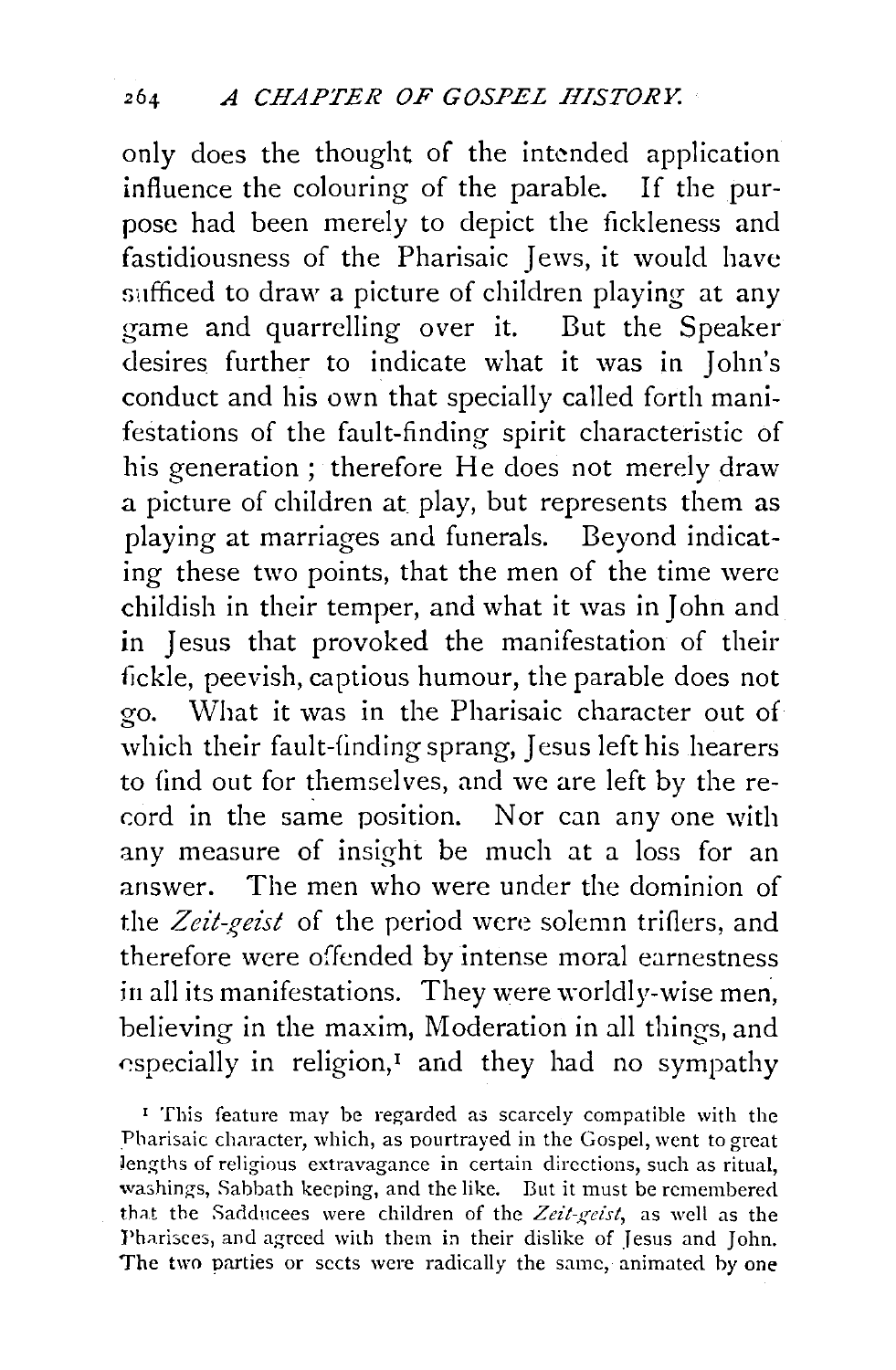with the enthusiasm and extravagance of extremes. They were dull-minded, custom-ridden, mechanical formalists, abhorred. originality, poetry, passion, and were incapable of making allowance for the faults, real or seeming, which sprang out of these. They were men who looked only on the surface of things, and wanted the insight which can look into the very heart of a man, and see there the true worthy explanation of strange eccentric actions, and hence committed the inconceivably stupid mistakes of pronouncing John the Baptist a madman and Jesus of Nazareth a profligate.

From the harsh and unsympathetic judgment of the worldly-wise ones, Jesus appealed to the tribunal of true wisdom, with great confidence as to the result of the appeal. "And yet," He added, " wisdom was justified of her children."<sup>1</sup> The reflection may be taken, as in the English Version, as a moral axiom,<sup>2</sup> but the form in which it is put in the narratives shews that our Lord meant it, in the first place at least, as a statement of fact with reference to the two historical characters whose reception. by their contemporaries has just been considered, viz., Himself and John.<sup>3</sup> The connection of thought is: John came, and was treated thus and thus; Jesus

spirit, manifesting itself under different phases ; and hence Jesus warned his disciples against the leaven of the Pharisees and of the Sadducees, treating them as one.

I Instead of  $\tau \in V$ ,  $\mathcal{R}$  B have  $\mathcal{L}$  pywv, which is therefore adopted by Tischendorf. Alford suggests that  $\ell_{\rho\gamma}$  may have been substituted for  $r \in \mathcal{X}$ <sup>*iv*</sup></sub>, which again may easily have arisen from  $\tau \in \mathcal{Y}$  by the change of  $\kappa$  into  $\chi$ . In Luke the undisputed reading is  $\tau \omega \nu \tau \kappa \nu \omega \nu$ ,  $\pi \omega \nu \tau \omega \nu$ being added, before in some MSS., after in others.

2 Wisdom *is* just1fied of her children *(always* understood).

3 *lίικαιώθη* (aorist) *ή σοφία.* Wisdom *was* justified, in the cases referred to.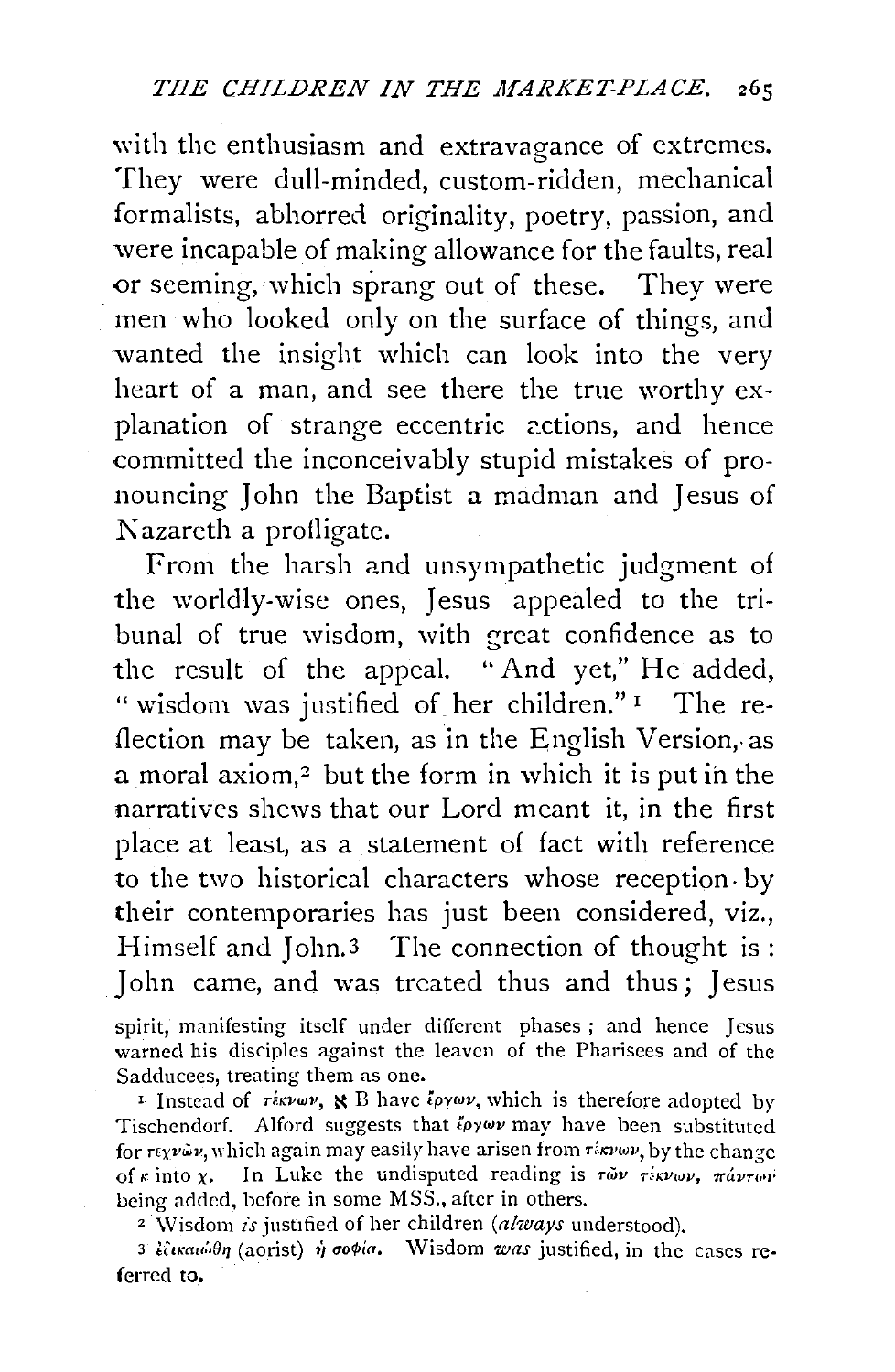came, and was treated in similar fashion. Both were treated badly, though for opposite reasons; yet in the case of both, wisdom was justified of her children. The wisdom of God, the Sender of the two badlyreceived Prophets, the wisdom of both the Sent, was recognized by a small minority in an evil degenerate age, by those, viz., who were themselves the children of wisdom.

While this is the historical exposition of the remarkable saying-one of many remarkable sayings crowded into the Chapter we are now studying-it is manifest that the words are very suggestive of didactic meanings applicable to all times. It may be worth our pains to state and develop one or two of the general reflections which naturally occur to one's mind.

1. One lesson then is, that if Wisdom was justified in the cases both of John and Jesus, it follows that wisdom is compatible with various ways of life. John came neither eating nor drinking ; the Son of man came both eating and drinking; and Wisdom was. justified in them both-God's wisdom, in sendingthem such as they were ; their wisdom, in being what God meant them to be.

There are certain respects in which all the wise do agree, or let us say one respect, which includes all others, viz., in hearty devotion to the interest of the Divine kingdom. In this cardind respect.John and Jesus were at one; each was animated by a holy passion for doing the Divine will, and for getting it done in this earth by all men. That Divine noble passion ruled their life and shaped their conduct ; they followed it whithersoever it led them ; their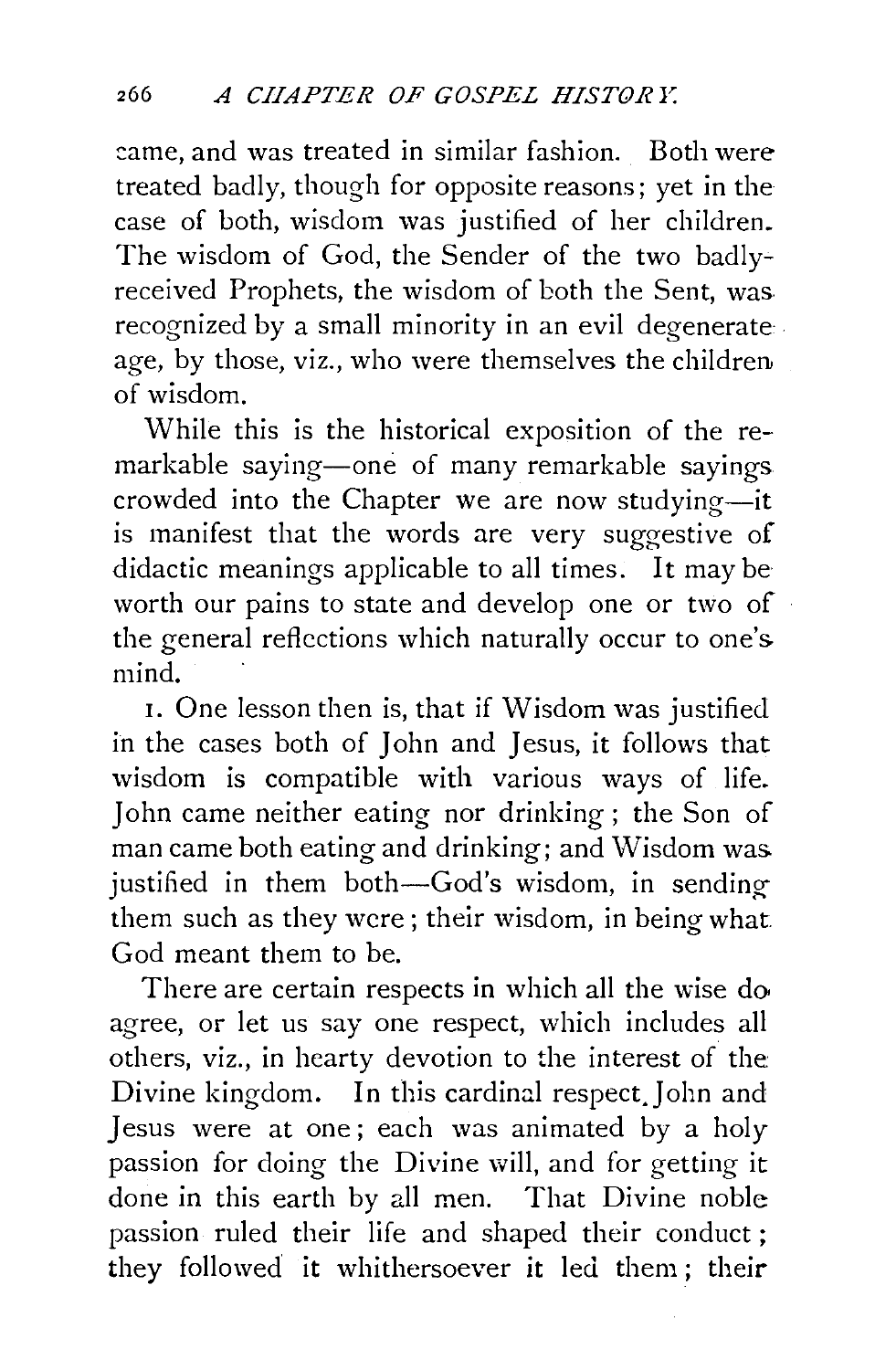wisdom consisted simply in following its impulses with unhesitating steps. In this respect all the children of true wisdom are like them; .but along with ·this cardinal unity may go great diversity in means and methods for accomplishing the common end. \Vhile there is one end for all, there are diversities of endowments and functions, and it is not only permissible but desirable that a man's manner of life and of action should correspond to his gifts, his opportunities, and not the whim, certainly, but the need of the time and place in which he lives. Means must be adapted to ends, and men must be like their work. Christ and his forerunner had very different work to do, and the laws of congruity.required that their work and their characters should correspond. John, standing on the threshold of the new era of grace, was. still a child of the old time: he was a Hebrew prophet, a large part of whose business it was to shew the people their transgressions. He was, indeed, the last of the prophets and the harbinger of the new era, but that made no difference. His work as the forerunner of Messiah was one involving rough tasks and demanding a stern will. He had to prepare the way of the Lord; levelling heights, filling up hollows, removing stumbling-blocks; in plain terms, humbling pride, rousing dormant consciences, exposing special sins, and so, by a severe moral discipline, preparing men for receiving Christ when He came in the fulness of grace. This being the Baptist's work, it became him to come neither eating nor drinking, an austere ascetic, by the very exaggerations of his self-denial protesting against all forms of sensualism. His very dress was in keeping with his vocation, helping as it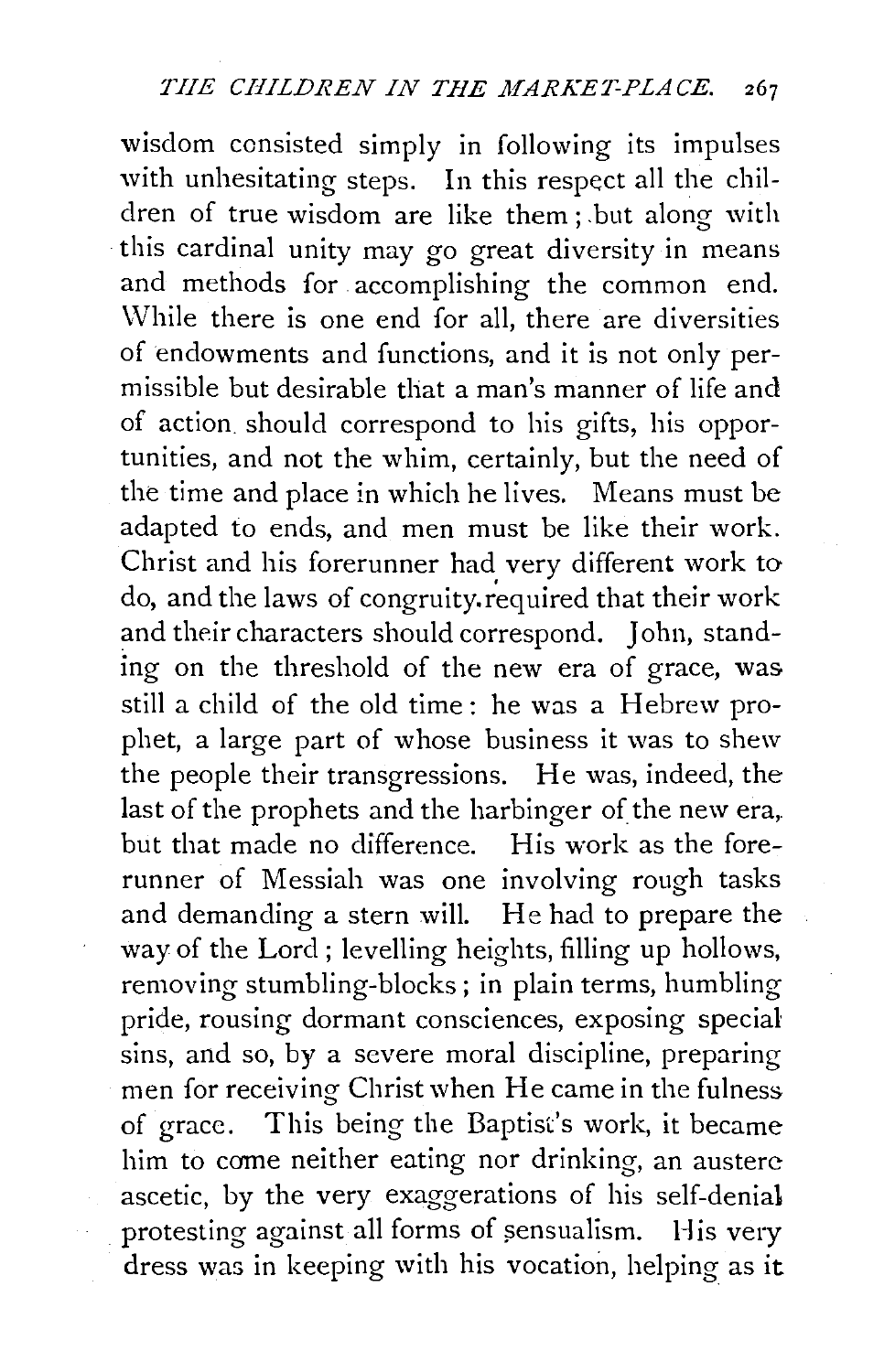did to give emphasis to his ministry of repentance. His rough garment of camel's hair, gathered up with a leathern girdle, was an expressive symbol which spoke to the eye of the multitude, and told them that this man was a prophet, another Elijah come among them, a living representative of the Moral Law, and .as such isolated from them and raised above them, and as it were from Sinai's peak thundering down a stern " Thou shalt not" against the vices of the world below-altogether a most legitimate piece of Ritualism. Grant that his habits were excessive in their austerity, his aspect grotesque, his manners un- ·couth, hi;; speech uncourtly, his whole way of life eccentric, insomuch that people, not knowing well what to think of him, disposed of the puzzle by the ready suggestion, *He is possessed*, John would nevertheless not have done his peculiar work so well wanting these peculiarities. At the very least they were guarantees of his utter sincerity, proved that he really was possessed, not by a devil indeed, but by the sublime spirit. of zeal for righteousness; possessed to such a degree as to make him, owing to human infirmity, almost a monomaniac, or at least to disturb the balance and mar the symmetry of his character, and present him to the world a one-sided, singular, extreme man, unendurable except to those who understood and sympathized with his mission, and therefore were not disappointed or shocked when on going out to the wilderness they saw not a vacillating weak-willed reed, nor an effeminate courtier, but a prophet of the prophets.

On the other hand, the law of congruity required Jesus to come eating and drinking, and dressing like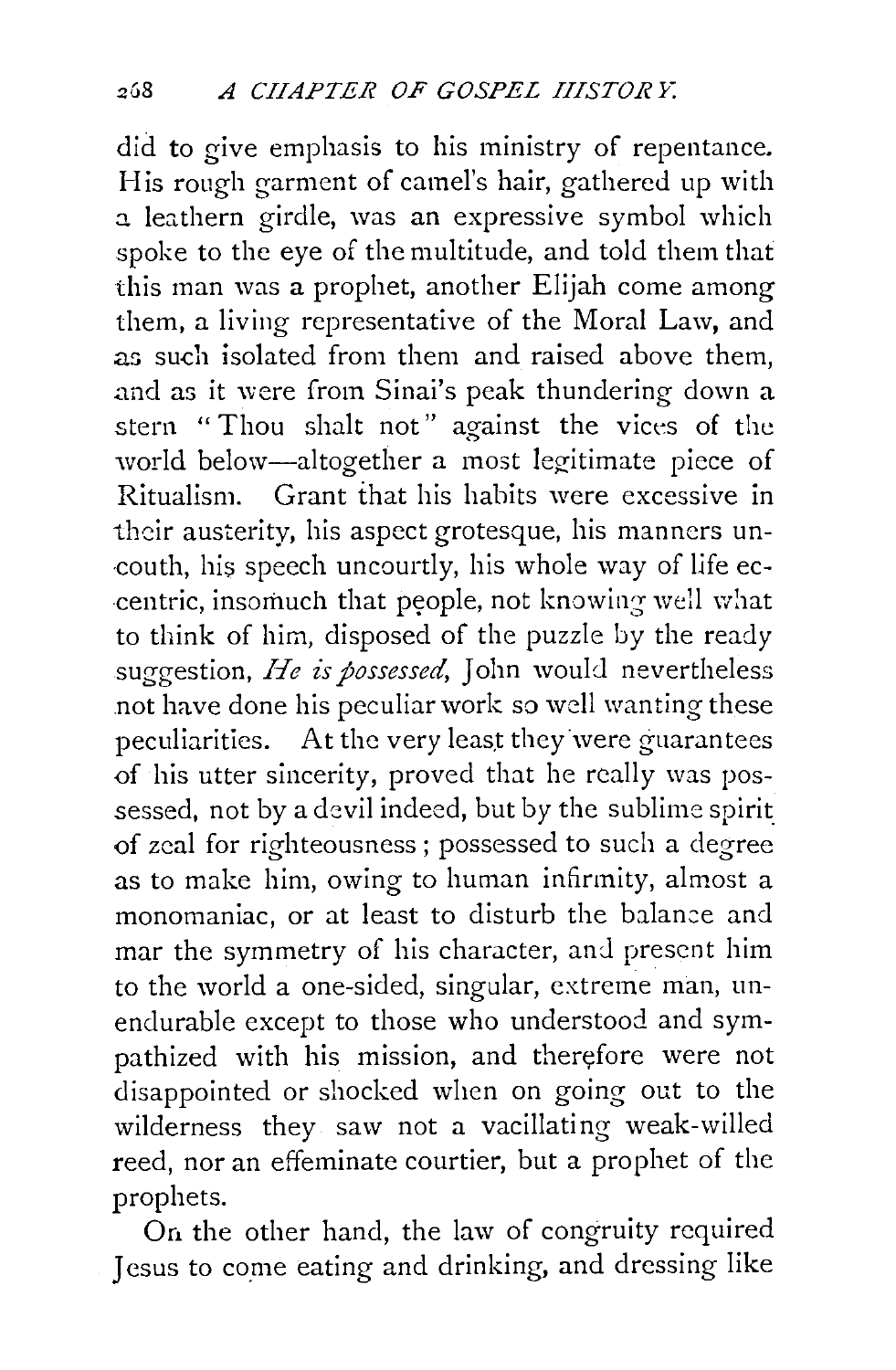other people within the limits of the innocent. For Jesus was the "Son of man," and as such it became Him to be in all sinless respects like unto his brethren, that He might get close to them, and find his way into their hearts with his gospel of mercy, and the peace of forgiveness, and the rest of a new heart endowed with rightly ordered affections. The Son of man came eating and drinking; and He did well. Not eating and drinking riotously did He come, as ignorant, prejudiced, or malicious men said : his accommodations to existing customs sprang from love, not from laxity. He, too, came in the spirit of holy self-denial and sobriety; He had not either the desire or the means to live luxuriously. But He did not make an exhibition of his self-denial. He took privation cheerfully, not to say gaily, as a matter of course rather than as a thing to be complained of; went about wearing on his face an aspect of sunny serenity, as one who bad good news to tell; and for the rest kept his fasting and his sorrow and his spiritual agonies for solitary times and places. And in all this He did well. His way of life was suited to his vocation. He came to preach the gospel to the poor, and therefore it became Him to live so as to win confidence, avoiding singularity by accommodating Himself in all innoccat ways to existing custom, gaining for Himself opportunities of doing spiritual· good : now asking a drink from a sinful woman, that He might have an opportunity of telling her of the living water; going at another time, self-invited and without ceremony, to dine with a publican, that He might bring salvation to the house of his host; always eating and drinking without indulgence, but also without scruple, and in his very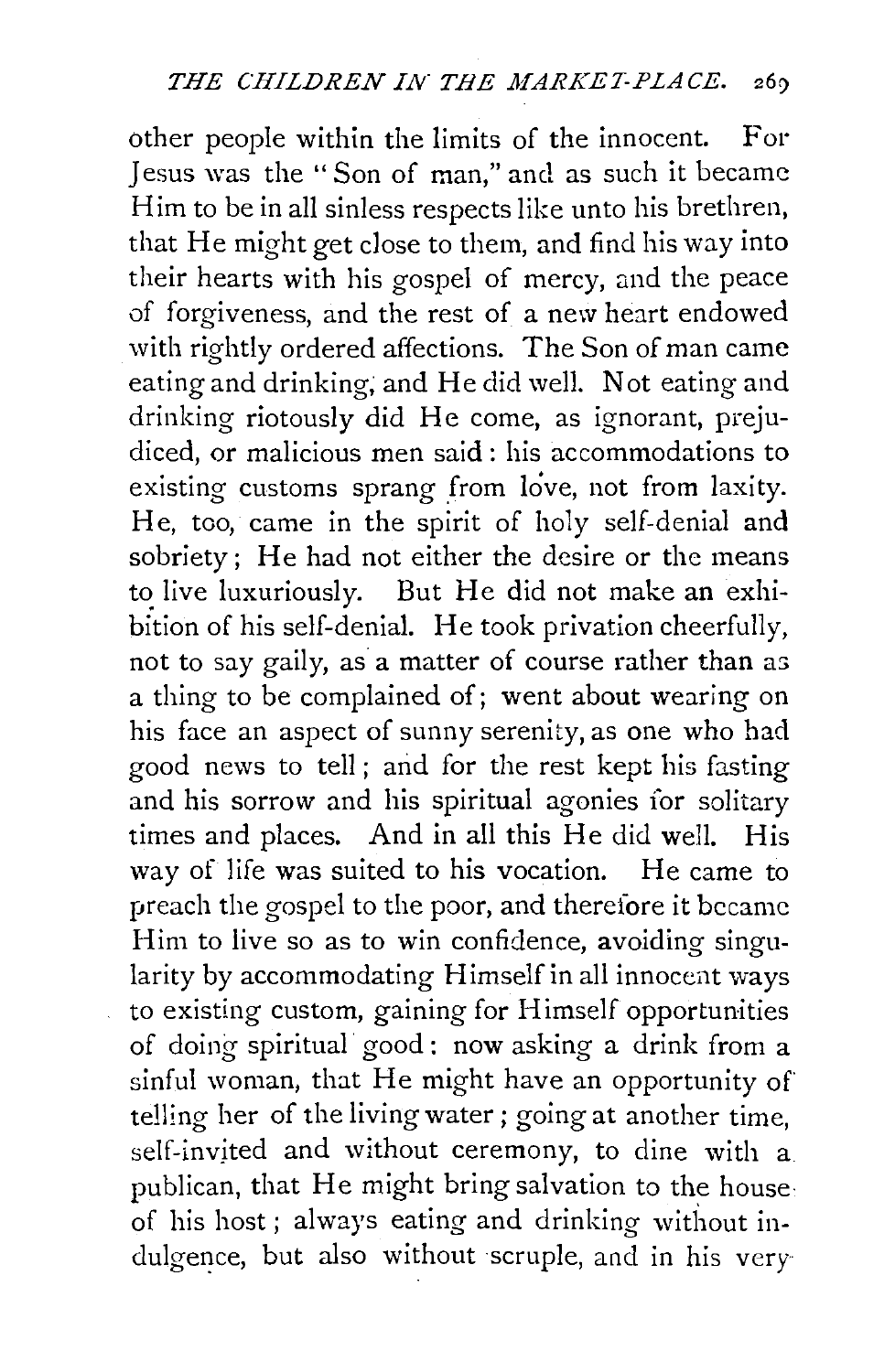eating and drinking seeking his Father's glory in the saving of lost ones. And in Him, thus living, Wisdom was justified. Wisdom was justified through his own lips; for his apologies for so living, to them that examined Him, are among the wisest as well as the most beautiful of his utterances. " Why goest thou to the homes of publicans and sinners ? " asked the fault-finders. "Why goeth a physician to the homes of the sick, if not because they need him?" replied He at one time. "Why goeth a shepherd after a stray sheep, if not for the joy of finding it?" replied He at another time. " I eat with those accounted specially sinful, because they are great sinners and know it, and if I save them I gain devoted followers, seeing one who is forgiven much loveth much," He replied on a third occasion. And Wisdom, in the person of Jesus, was justified also by her children, *i.e.,* by those who received the benefit of his grace. The ignorant or ill-minded might mistake or sneer, but the Son of man received the blessings of them that were ready to perish, and their after lives shewed what He had .aimed at in frequenting their company; and with the blessing of their lips and the vindication of their lives He was satisfied.

2. A second lesson suggested by the reflection uttered by our Lord, is that Wisdom is not a time- .server, seeking to please the world by following its fashion. If Wisdom expected to be and was justified in Jesus and John, then a time-server she could not be, for both came so that their generation was extensively .displeased with them. Herein the true, divine, heavenborn Wisdom differs from the wisdom of the world, the very essence of which consists in time-serving,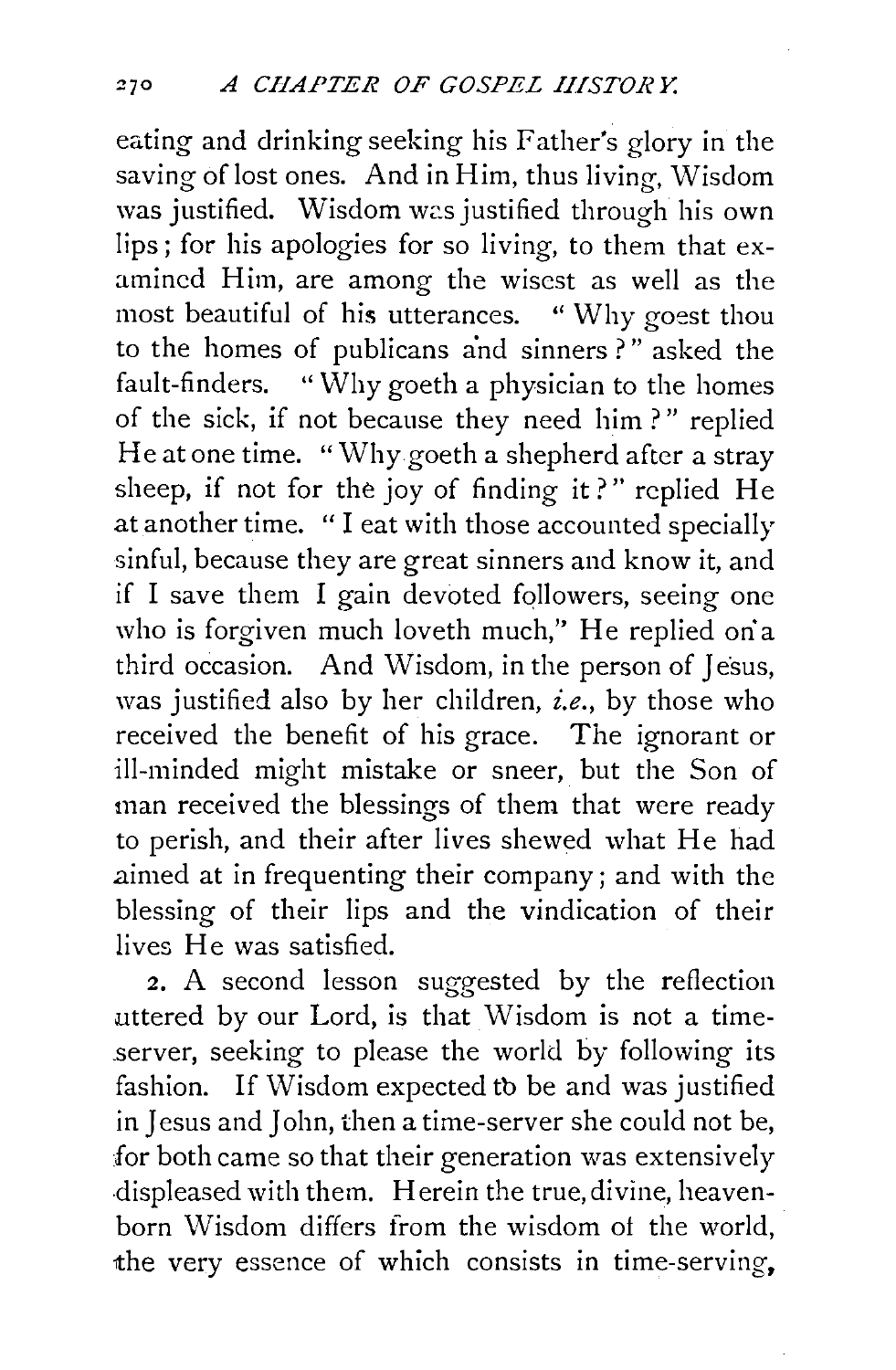studying in all things to be in fashion, to please all, to obviate immediate difficulties, to gain immediate temporary advantages; and, in its eagerness to accomplish such petty purposes, stifling conviction, chilling enthusiasm, and cutting itself off from the possibility of a heroic career permanently influential. True wisdom cares more for ultimate than immediate results, has faith in the future, and prescribes to a man as his first duty the expression of conviction, the forth-putting of the Divine force that is in him, regardless of immediate consequences, at least comparatively. There is such a thing as innocent timeserving compatible with true wisdom. The author of "The Holy State" says, "There be four kinds of time-serving; first, out of Christian discretion, which is commendable; second, out of human infirmity, which is pardonable; third and fourth, out of ignorance or affectation, both which are damnable." He illustrates the first thus: " He is a good time-server that is pliant to the times in matters of mere indifferency." By way of apology for the second he exclaims pathetically, "Oh, there is more required to make one valiant than to call Cromwell or Jewell coward, as if the fire in Smithfield had been no hotter than what is painted in the ' Book of Martyrs.'" Time-serving through ignorance he describes as a "gaping for company, as others gaped before them;" illustrating it by a comical story of an old woman \vho had lived in the days of Queen Mary and Queen Elizabeth, and said her prayers daily both in Latin and in English, leaving God, as she said, "to take to Himself which He liked best." By time-serving through affectation, Fuller meant accommodating oneself to the times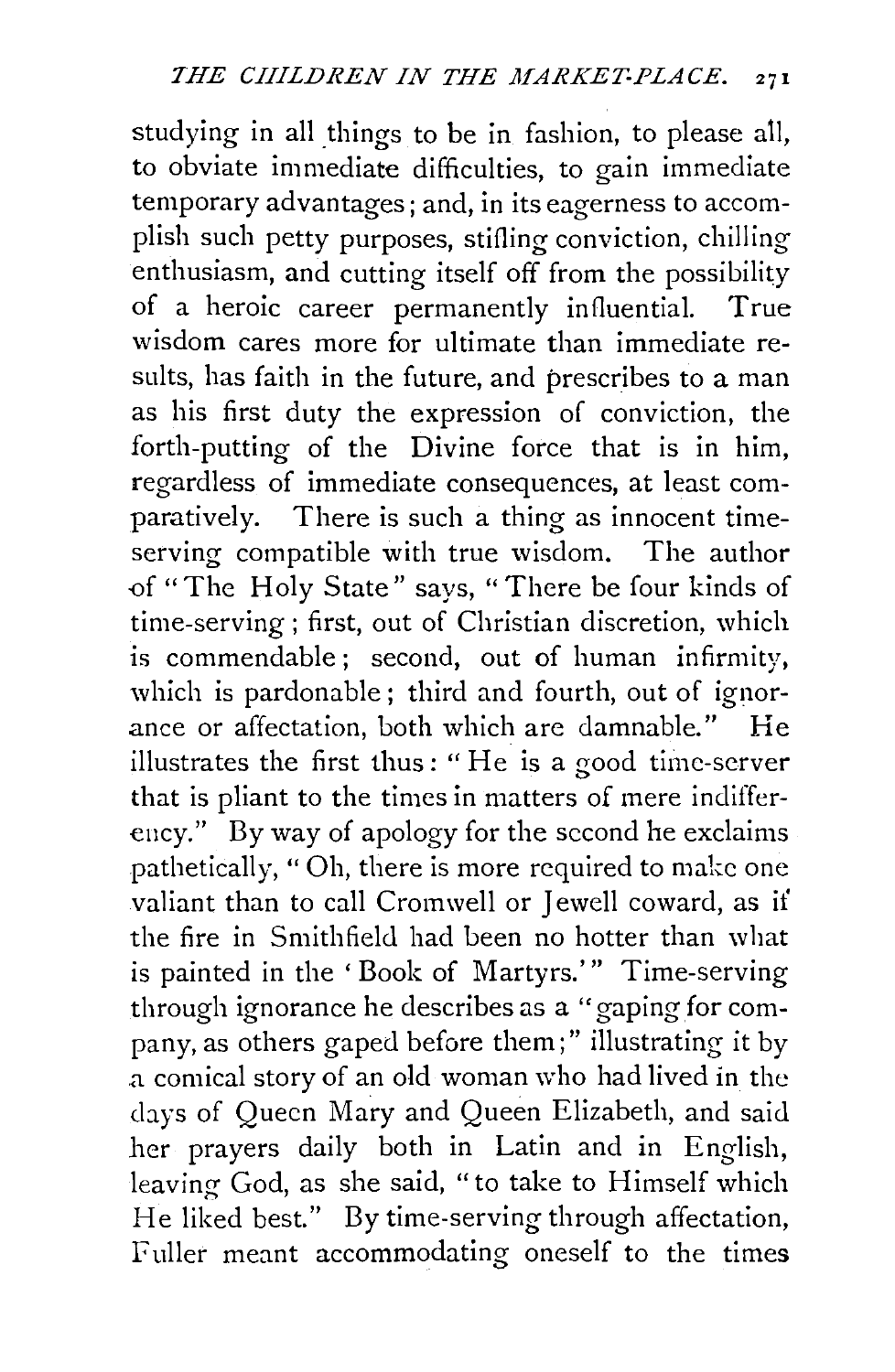from motives of self-interest. How common he found it in that age we may learn from the observation: "We read of an Earl of Oxford fined by King Henry VII. 15,000 marks for having too many retainers. But how many retainers hath Time had in all ages, and servants in all offices. Yea, and chaplains too." <sup>1</sup> Yea, indeed ; and the reason is not far to seek. That picture of the children in the market-place goes far of itself to explain it, for it is a photograph of human nature in all ages and places. Caprice, unreasonableness, fastidiousness, aversion to that which is emphatic, are common vices in all societies; and if a. man care more for his own comfort than for higher considerations, he is sure to become a man-pleaser rather than a follower of the Baptist and of Christ. And men will praise him when he does this, as they blame those who act otherwise. Nevertheless, this course of action is not wisdom. A man may be called foolish by many, yet not be a fooi after all. It depends on who they are who blame. Wisdom is. justified not of fools, but of her own children: by all others she is pronouncd foolish, and with great plausibility and show of reason. Only with a *show* of reason, however; for time-serving, except the innocent sort that springs out of charity and a peaceable disposition, is demonstrably folly. It disables a man from serving his time by making him a moral imbecile, a reed shaken by every wind. Further, it often fails even of its own end, which is to please men. Many men, many minds ; and it is hard to please all, and best not to try. Yet again, following fashion is wearisome, for fashion changes fast. It is, indeed,

<sup>I</sup> Thomas Fuller, "The Holy State." Book iii. chap. 19.